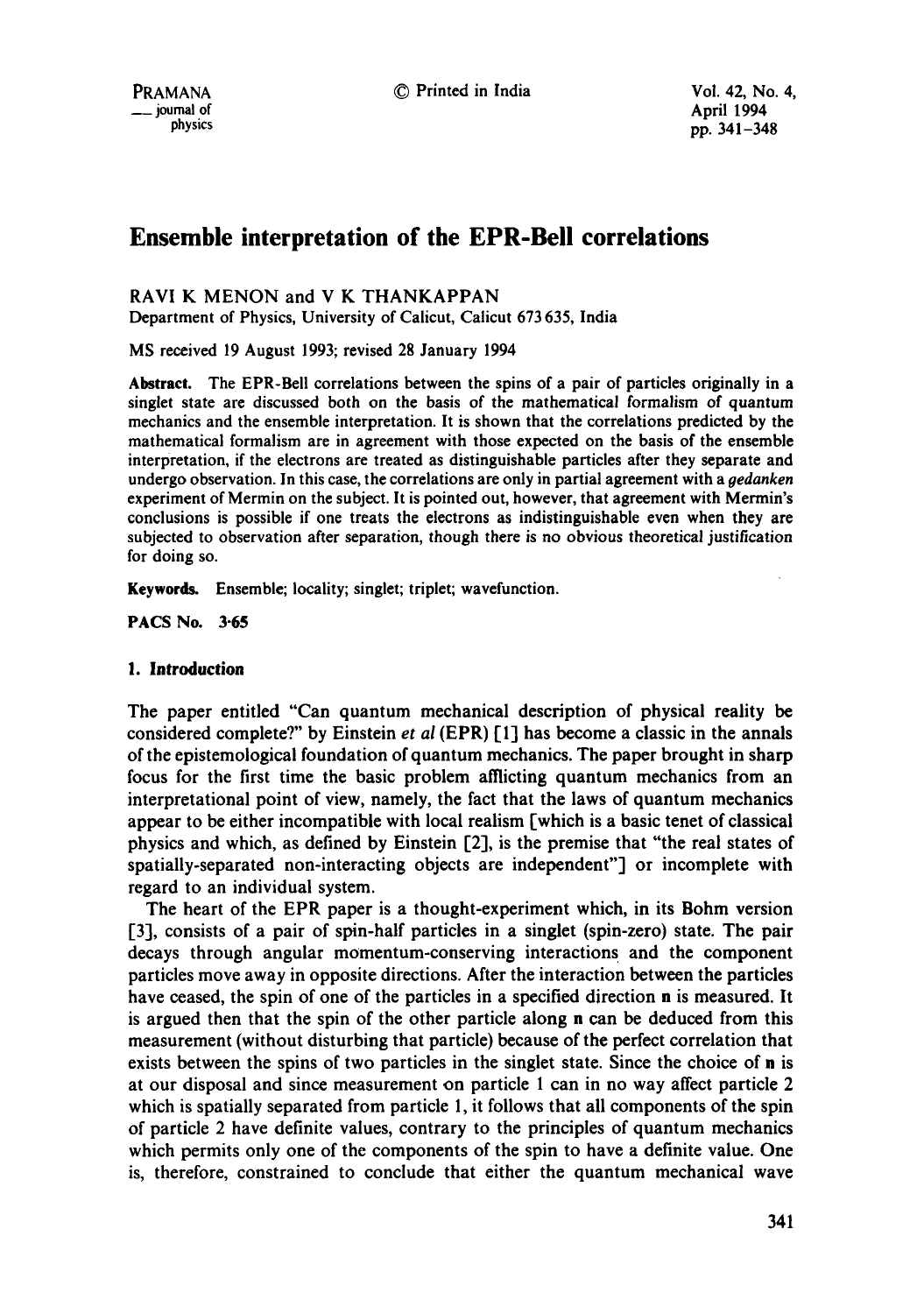# *Ravi K Menon and V K Thankappan*

function, which stipulates perfect correlation between the spins of the two particles, does not provide a complete description of an individual pair or that the assumption of locality is not valid in this case.

The debate that followed the publication of the EPR paper gave rise to the formulation of two schools of interpretation. The Copenhagen or individual system interpretation propounded by Neils Bohr maintains that quantum mechanics is a complete theory in the sense that the wave function provides an exhaustive description of an individual system (in this case, the pair) but demands modification in the Einstein definition of local realism. On the other hand, the ensemble interpretation advocated by Einstein affirms the validity of locality but insists that the wave function refers to an ensemble (of pairs in the singlet state, in the EPR case) and not to an individual system. Vindication of the ensemble interpretation is therefore an indirect validation of locality in quantum mechanics, and vice versa.

# **2. The EPR-Bell correlations**

The EPR thought-experiment is, obviously, beyond the realm of actual experiments. So it cannot be used to settle experimentally the dispute between the advocates and opponents of locality in quantum mechanics. Bell [4] has suggested a modified version of the EPR experiment which at once raises the dispute to the realm of actual experiments. The modifications suggested by Bell consist in:

- (i) replacing the single pair of the EPR experiment with an ensemble of pairs.
- (ii) replacing the single Stern-Gerlach magnet with one for each particle of the pair.

Thus in the EPR-Bell experiment, we have a pair of Stern-Gerlach magnets D1 and D2 (whose axes can be varied) arranged on the opposite sides of an ensemble of pairs of spin-half particles in the singlet state. D1 measures the spin along a direction specified by the unit vector a of particles emerging on one side while D2 measures the spin along b of particles emerging from the other side. The experiment is run until a large number of pairs undergo decay. The recordings of DI an D2 provide a statistical correlation between the spins of the two particles.

Now according to the quantum theory of angular momentum, the recordings at D1 and D2 can be only either spin-up or spin-down. Therefore, there are four possibilities: spin up-spin up (that is, spin up at  $D1$  and spin up at  $D2$ ), spin up-spin down, spin down-spin up and spin down-spin down. We denote these respectively by uu, ud, du and dd.

Mermin [5] has described a gedanken experiment which is claimed to demonstrate the results of actual EPR-Bell experiments on the EPR correlations carried out by Alain Aspect and his group [6, 7] at the University of Paris. According to this, the observed correlations are as follows:

(C1) Each of the four cases occur with equal probability and constitutes one-fourth of the total. [In Mermin's demonstration, the proportion of the four cases varies from  $22\%$  to  $27.7\%$  in an ensemble consisting of 585 individual pairs. For the enormously large number involved in a typical quantum process, the deviation from  $25%$  would be practically nil.]

(C2) However, when  $a = b$  (a and b parallel), a spin up (spin-down) recording at D1 is invariably accompanied by a spin-down (spin-up) recording at D2. That is, there is a perfect correlation between the spins of the two particles.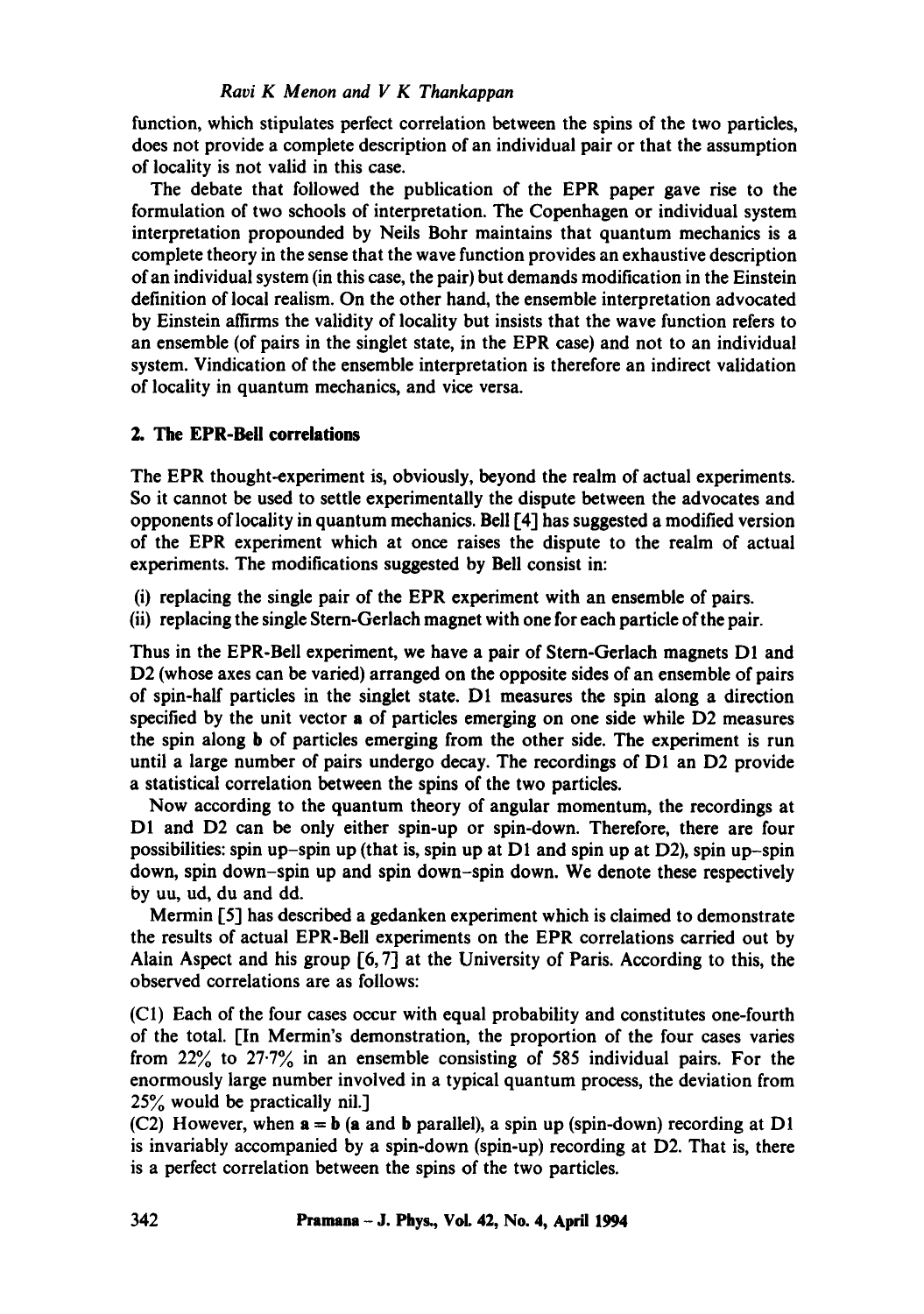#### *Ensemble interpretation*

Mermin contends that these results are in conformity with the mathematical formalism of quantum mechanics and asserts that (C2) constitutes a rebuttal of Einstein's concept of locality. We propose to examine these assertions.

#### **3. Quantum mechanical analysis**

Mermin's justification of (C2) is based on the quantum mechanical wavefunction of a pair of spin-half particles in the singlet state, namely

$$
|\psi_0\rangle = (2)^{-1/2} \left[ |1-1\rangle - |-11\rangle \right] \tag{1}
$$

where, in  $|m_1 m_2\rangle$ ,  $m_1$  is the value of  $\sigma_1$  along the quantization axis while  $m_2$  is that of  $\sigma_2$ ,  $\sigma_1$  and  $\sigma_2$  being the Pauli spin vectors of the two particles constituting the pair. However, this explanation ignores an important feature of the quantum formalism which is repeatedly emphasized by Bohr and which is a key element in his principle of complementarity. This is the fact that observations could seriously affect the state of a quantum system. That is, as remarked by Jordan [8], whereas in classical mechanics measurements merely reveal what exists before the measurement is made, in quantum mechanics "observations not only disturb what has to be measured, they produce it." Consequently, it is necessary to make a distinction between the properites of a system contained in its wavefunction (when the system is closed) and the properties that will be revealed in an experiment (when the system is open). We can illustrate this point using the simple example of a spin-half particle:

Consider the particle in a spin-up state quantized along the z-axis. We will denote the state by the ket  $|z:1\rangle$ . This state has the property

$$
\sigma_z|z:1\rangle=|z:1\rangle,\tag{2}
$$

$$
\langle z:1|\sigma_x|z:1\rangle = 0. \tag{3}
$$

These equations signify that the state  $|z:1\rangle$  is characterized by a definite value for  $\sigma_z$  namely + 1, which can be measured, and an average value of zero for  $\sigma_x$  which, however, cannot be measured (i.e.,  $\sigma_x$  has no definite value in  $|z:1\rangle$ ). In fact, any experimental arrangement designed to measure  $\sigma_x$  will change the state of the particle from  $|z:1\rangle$  to  $|x:\pm 1\rangle$ . This is the meaning of the remark quoted above as due to Jordan. Observation of  $\sigma_x$  not only disturbs the state  $|z: 1\rangle$  in which  $\sigma_x$  has no definite value, but produces the state  $|x: 1\rangle$  or  $|x: -1\rangle$  in which it has a definite value. Here we see another peculiarity of the quantum formalism: it cannot say for certain which of the two states,  $|x:1\rangle$  or  $|x:-1\rangle$ , will be produced in any particular observation. In order to see what exactly would be the result of the experiment, we should adopt the following procedure:

Choose a basis to construct the matrix of  $\sigma_x$ . Then diagonalize this matrix to obtain the eigenvalues and eigenvectors of  $\sigma_x$ . Since  $|z:1\rangle$  alone does not form a basis, we have to include the vector  $|z - 1\rangle$  also. Then, the matrix of  $\sigma_x$  is  $\binom{0}{1}$  and the eigenvalues are  $\pm 1$  with corresponding eigenvectors given by

$$
|x:1\rangle = (2)^{-1/2}\left[|z:1\rangle + |z:-1\rangle\right],\tag{4a}
$$

$$
|x:-1\rangle = (2)^{-1/2}\left[|z:1\rangle - |z:-1\rangle\right].\tag{4b}
$$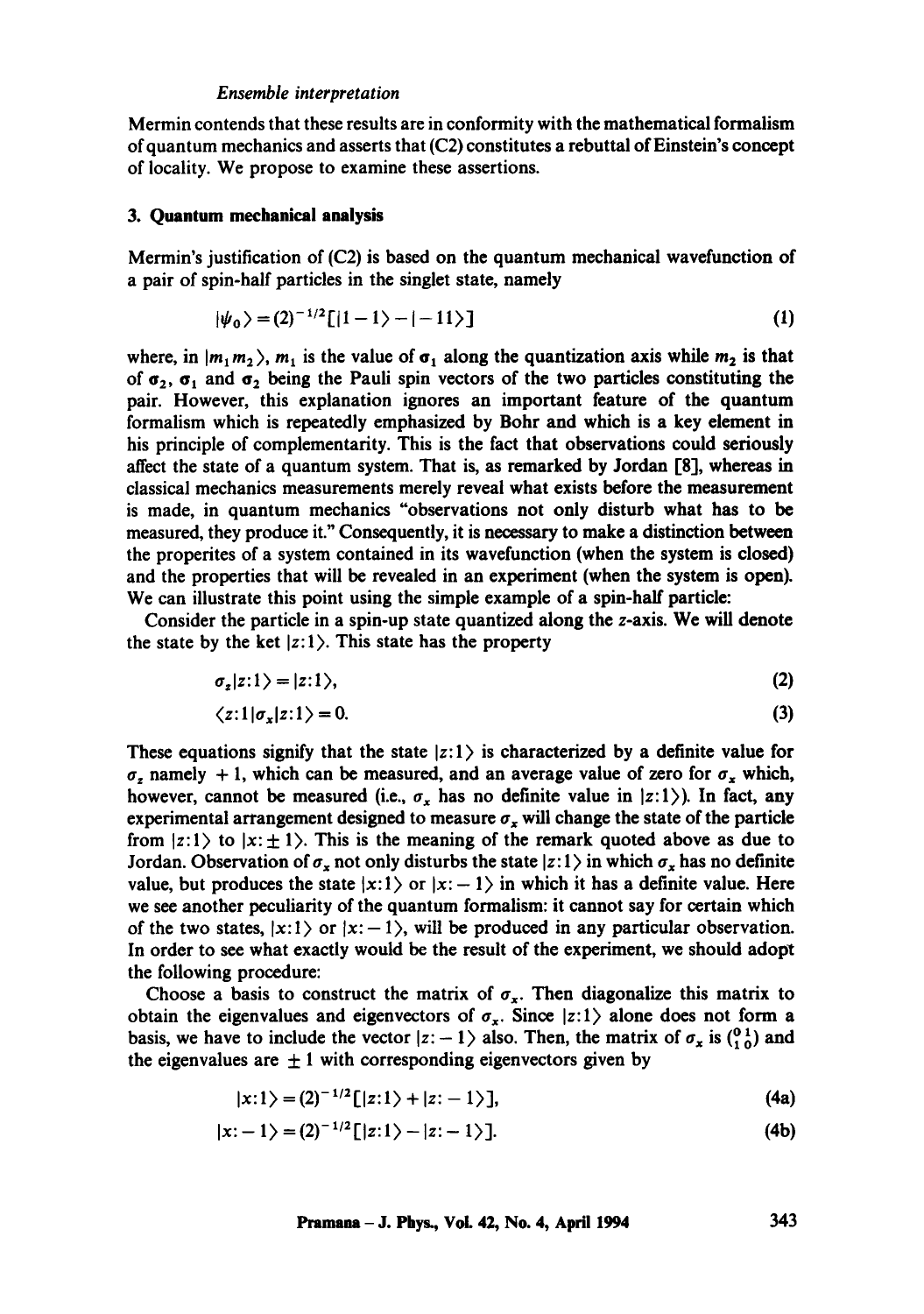We could invert (4a, 4b) to obtain

$$
|z:1\rangle = (2)^{-1/2} \left[ |x:1\rangle + |x:-1\rangle \right],\tag{5a}
$$

$$
|z:-1\rangle = (2)^{-1/2} [ |x:1\rangle - |x:-1\rangle ]. \tag{5b}
$$

These equations imply that, if we prepare a large number of spin-half particles in the state  $|z:1\rangle$  and then make a measurement of  $\sigma_x$ , we will get the value + 1 for about half the cases and  $-1$  for the other half. But we note that the same will be the case if the particles are prepared in the  $|z:-1\rangle$  state instead of the  $|z:1\rangle$  state. Therefore, the measured values of  $\sigma_x$  do not reflect any specific (or, exclusive) property of either  $|z:1\rangle$  or  $|z:-1\rangle$ , but represents merely the property of an ensemble of spin-half particles. This conclusion is further confirmed by the fact that there would be no change in the observed values of  $\sigma_x$  if we replace the initial states (quantized along the z-axis) with those quantized along the y-axis; and that the same proportion of spin-up and spin-down states are obtained if we observe  $\sigma_{v}$  instead of  $\sigma_{x}$ . The conclusions of the foregoing considerations may be summarized as follows:

(a) Equation (2) represents a specific property of the state  $|z:1\rangle$ . This property can be verified by measuring  $\sigma_z$ . That is, measurement of  $\sigma_z$  will not change the state of the system.

(b) Equation (3) may be interpreted in two ways:

(i) It represents a (non-exclusive) property of  $|z:1\rangle$ . The equation is exact in this sense (that is, the average value of  $\sigma_x$  is exactly zero in the state  $|z:1\rangle$ ) but cannot be verified by observing  $\sigma_{\gamma}$ .

(ii) It represents the property of an ensemble of spin-half particles and tells that in a measurement of  $\sigma_r$  (or any other component of  $\sigma$ ) + 1 and - 1 values will each be realised half of the time, provided the number of particles involved is large enough. The latter condition emphasizes that the property is a statistical one.

The first one of the above interpretations refer to the property of the wavefunction  $|z:1\rangle$  (closed system), and the second one to the property of a spin-half (open) system that will be revealed in an experiment. Bohr has been emphasizing the first interpretation and Einstein insisting on the second. But it is obvious that we need both (in their distinct domains) if quantum mechanics is to be regarded not only as a selfconsistent physical theory, but also as one that can account for actual observations.

In short, there are two types of properties implicit in the wavefunction of an individual quantum system. Those which can be directly observed (without affecting the wavefunction) and those which cannot be so observed but are nevertheless required by the quantum mechanical formalism. An observational realisation of the latter is, however, possible in relation to an ensemble.

Let us look at (1) in the light of the above considerations. To be more specific, let us rewrite the equation in the form,

$$
|\psi_0\rangle = (2)^{-1/2} \left[ |z:1-1\rangle - |z:-11\rangle \right].
$$
 (1a)

The quantum mechanical properties of this state are contained in the equations,

$$
\{(\sigma_1 + \sigma_2) \cdot \mathbf{n}\} |\psi_0\rangle = 0
$$
\n(6)

$$
(\sigma_1 \cdot \mathbf{n})(\sigma_2 \cdot \mathbf{n})|\psi_0\rangle = -\mathbf{n}^2|\psi_0\rangle = -|\psi_0\rangle \tag{7}
$$

**344 Pramana - J. Phys., Voi. 42, No. 4, April 1994**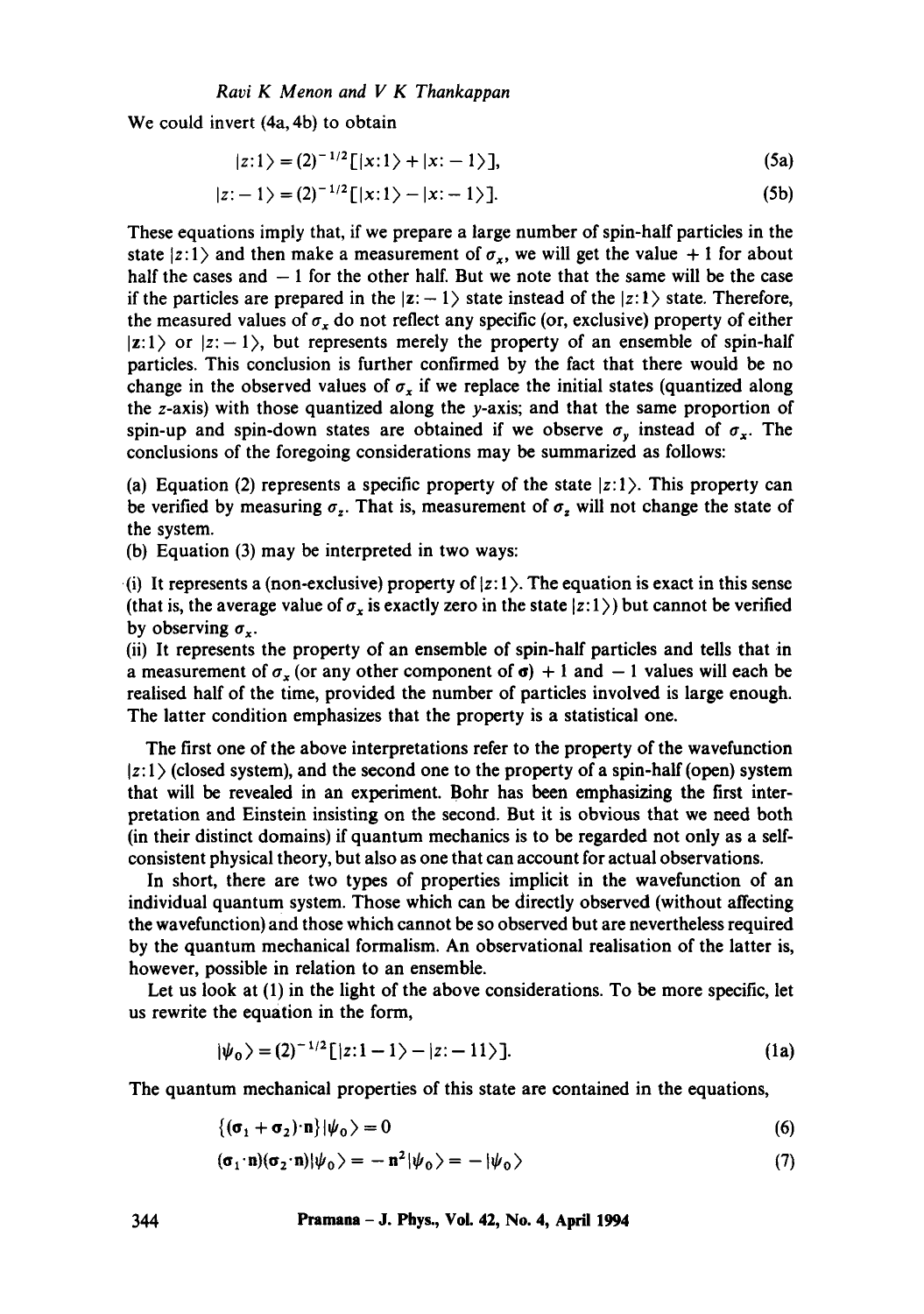#### *Ensemble interpretation*

where n is a unit vector. These follow from the relationships,

$$
(\sigma_1 \cdot n)|\psi_0\rangle = n_z|\psi_{10}\rangle + (2)^{-1/2} \{n_+|\psi_{1-1}\rangle - n_-|\psi_{11}\rangle\}
$$
 (8a)

$$
(\sigma_2 \cdot n) |\psi_0\rangle = -n_z |\psi_{10}\rangle + (2)^{-1/2} \{n_- |\psi_{11}\rangle - n_+ |\psi_{1-1}\rangle\}
$$
 (8b)

with

$$
|\psi_{10}\rangle = (2)^{-1/2} [ |z:1-1\rangle + |z:-11\rangle ]
$$
 (9a)

$$
|\psi_{1-1}\rangle = |z: -1-1\rangle \tag{9b}
$$

$$
|\psi_{11}\rangle = |z:11\rangle \tag{9c}
$$

and

$$
n_{\pm} = (n_x \pm i n_y). \tag{10}
$$

The singlet state of the pair is thus characterised by (i) a total spin equal to zero [eq. (6)1 and (ii) a perfect correlation between the spins of the two particles comprising the pair [eq. (7)]. The second characteristic means that a spin-up (spin-down) state of one particle is accompanied by a spin-down (spin-up) state for the other particle. However, (8a, b) show that these characteristics of the singlet state cannot be verified by measuring the spins of the individual (component) particles just as characteristic (3) of the state  $|z:1\rangle$  cannot be verified by measuring  $\sigma_{x}$ . The reason in both cases is the same, the concerned observables have no definite values in the state under consideration (that is, the states are not eigenvectors of these observables).

## **4. Experiment to measure individual spins**

In spite of the conclusions arrived at above, if one sets up an experiment to observe the spins of the individual particles, Jordan's dictum (quoted in the previous section) will rule the results. In other words, the results of the experiment would reflect only the general properties of an ensemble of pairs of spin-half particles, and not an exclusive property of the singlet system. In order to deduce the results of the experiment, we can adopt the same procedure as the one followed in the measurement of  $\sigma_r$ . That is, construct the matrix of  $[(\sigma_1 \cdot \mathbf{a})(\sigma_2 \cdot \mathbf{b})]$  in a basis corresponding to the pair, and diagonalise the matrix to get the eigenvalues and eigenvectors.

We choose as basis states the vectors (in the notation of §3)  $|z:1-1\rangle$ ,  $|z:11\rangle$ ,  $|z:-11\rangle$  and  $|z:-1-1\rangle$ , which are the eigenvectors of the observables corresponding to the components of the spins of the individual particles. The matrix can be calculated by writing

$$
(\sigma_1 \cdot \mathbf{a}) = \sigma_{1z} a_z + (1/2) [\sigma_{1+} a_{-} + \sigma_{1-} a_{+}] \tag{11}
$$

and similarly  $(\sigma_2 \cdot \mathbf{b})$ , and using the relationships,

$$
\langle z: m_3 m_4 | \sigma_{1z} \sigma_{2z} | z: m_1 m_2 \rangle = m_1 m_2 \delta_{m_1 m_3} \delta_{m_2 m_4}, \qquad (12a)
$$

$$
\langle z: m_3 m_4 | \sigma_{1z} \sigma_{2\pm} | z: m_1 m_2 \rangle
$$
  
=  $m_1 \{ (1 \mp m_2) (3 \pm m_2) \}^{1/2} \delta_{m_1 m_3} \delta_{m_2 \pm 2, m_4},$  (12b)

$$
\langle z: m_3 m_4 | \sigma_{1\pm} \sigma_{2z} | z: m_1 m_2 \rangle
$$

$$
= m_2 \{ (1 \mp m_1)(3 \pm m_1) \}^{1/2} \delta_{m_1 \pm 2, m_3} \delta_{m_2 m_4},
$$
\n
$$
\langle z; m_1 m_1 | \sigma_{1 \pm} \sigma_{2 \pm} | z; m_1 m_1 \rangle
$$
\n(12c)

$$
= \{ (1 \mp m_1)(1 \mp m_2)(3 \pm m_1)(3 \pm m_2) \}^{1/2} \delta_{m_1 \pm 2, m_3} \delta_{m_2 \pm 2, m_4}
$$
 (12d)

**Pramana - J. Phys., VoL 42, No. 4, April 1994 345**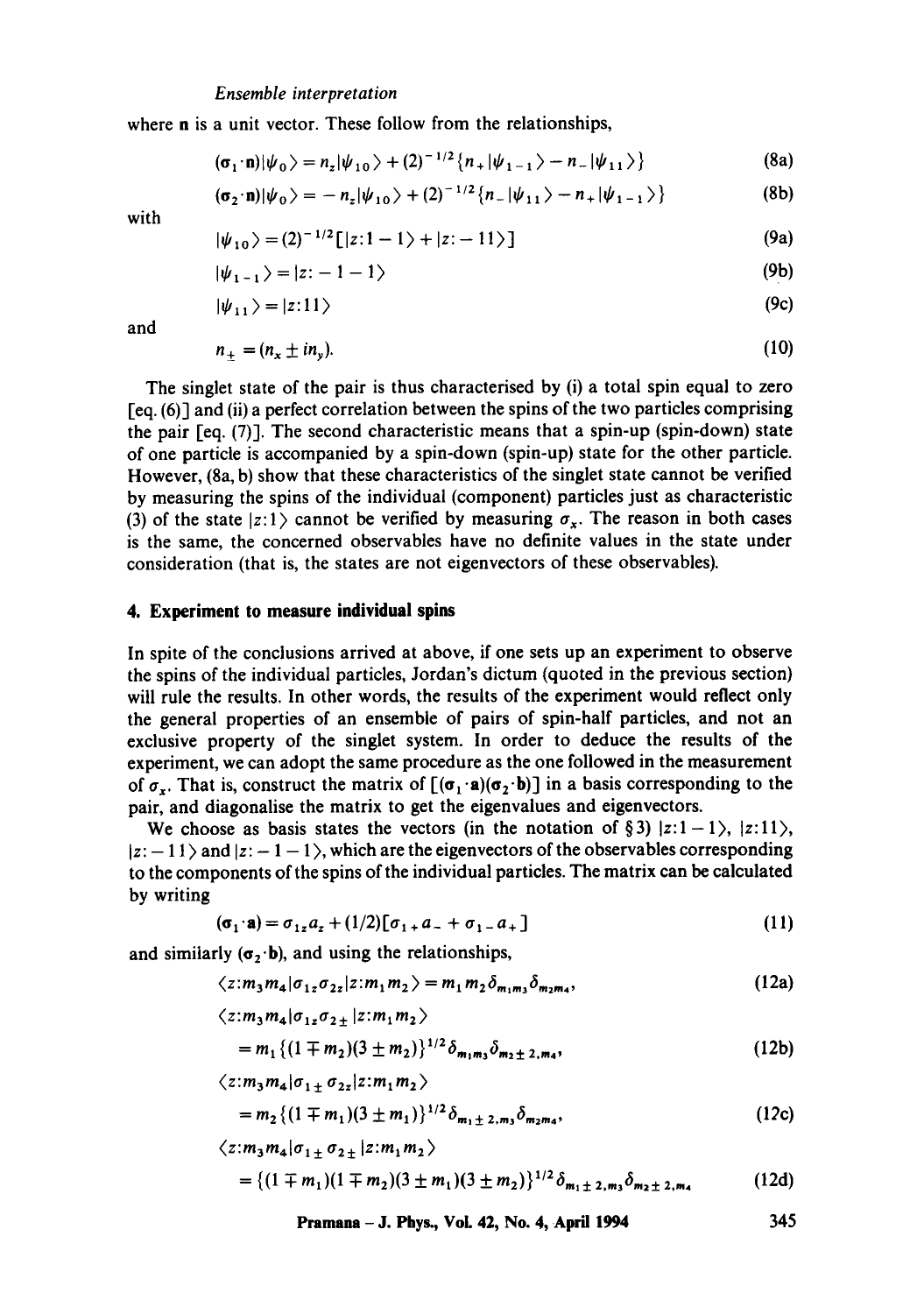and

$$
\langle z: m_3 m_4 | \sigma_{1\pm} \sigma_{2\mp} | z: m_1 m_2 \rangle
$$
  
= { (1 \mp m\_1)(1 \pm m\_2)(3 \pm m\_1)(3 \mp m\_2) }<sup>1/2</sup> \delta\_{m\_1 \pm 2, m\_3} \delta\_{m\_2 \mp 2, m\_4} (12e)

We consider three different cases:  $a// b//z, a// b \perp z$  and  $a \perp b//z$ . In all these cases the eigenvalues are  $+1$  and  $-1$ , each of degeneracy 2 (This could, of course, be deduced without diagonalising the matrix, but the matrix diagonalization confirms these values). The wavefunctions are listed in Appendix A.

These wavefunctions have been obtained subject to the constraint that they be also eigenvectors of ( $\sigma_1 \cdot \mathbf{a}$ ) and ( $\sigma_2 \cdot \mathbf{b}$ ). We feel that, the conditions of the experiment require this. So the wavefunctions are labelled by the eigenvalues of both  $(\sigma_1 \cdot a)(\sigma_2 \cdot b)$  and  $(\sigma_1 \cdot \mathbf{a})$ . Thus  $|+-\rangle$  is an eigenvector belonging to eigenvalue  $+1$  of  $(\sigma_1 \cdot \mathbf{a})(\sigma_2 \cdot \mathbf{b})$  and eigenvalue  $-1$  of  $(\sigma_1 \cdot \mathbf{a})$ .

Since the initial (singlet) state itself does not occur as one of the eigenvectors, it may be concluded that all the four eigenvectors,  $|++\rangle$ ,  $|+-\rangle$ ,  $|-+\rangle$  and  $|--\rangle$ , would be realized in the experiment with equal probability. Thus, Mermin's conclusion (C1) is justified. For the same reason, conclusion (C2) would not be consistent with the results.

Let us elaborate this point:

Mermin's conclusion  $(C2)$  is that whenever a is parallel to b, a spin-up recording at DI must be accompanied by a spin-down recording at D2 and vice versa. In our formalism, this requires that either the singlet state  $\psi_0$  [eq. (1a)] should continue to be an eigenvector or else only the eigenvectors  $|-+ \rangle$  and  $|- - \rangle$  listed in Appendix A should be realized [remember that, in the states  $|- + \rangle$  and  $|-- \rangle$ , ( $\sigma_1 \cdot a$ ) and  $(\sigma_2$  b) have eigenvalues differing in sign, whereas in the states  $|++\rangle$  and  $|+-\rangle$ these operators have the same eigenvalue]. Neither of these conditions are satisfied, for, we have no reason to rule out the other two eigenvectors  $|++\rangle$  and  $|+-\rangle$ .

## **5. The ensemble interpretation**

It is easy to see that the result of the above quantum mechanical analysis of the outcome of measurements on the spins of the individual particles are in agreement with the ensemble interpretation of the wavefunction  $|\psi_0\rangle$  [eq. (1a)] of the singlet pair. For, according to this interpretation, (la) does not represent an individual pair, but an ensemble of pairs of spin-half particles in the singlet state such that the number of pairs with particle 1 in the spin-up state and particle 2 in the spin-down state is the same as the number with particle 1 in the spin-down state and particle 2 in the spin-up state. Thus, in the experiment, the number with spin-up recording at DI accompanied by spin-down recording at D2 will be the same as the number with spin-down recording at Dl accompanied by spin-up recording at D2. But it is essential for the validity of this ensemble interpretation that every recording of spin-up (spin-down) at D1 should not be associated with spin-down (spin-up) recording at D2. For, if it were so, then the spin-correlation represented by (1a) would be applicable to every single observation, rendering thereby the ensemble interpretation redundant. Hence there should be spin-up (spin-down) recording at Dl accompanied by spin-up (spin-down) recording at D2.

However, as we explained in  $\S$ 3, the predicted results of observation on the individual spins do not invalidate the individual system interpretation of the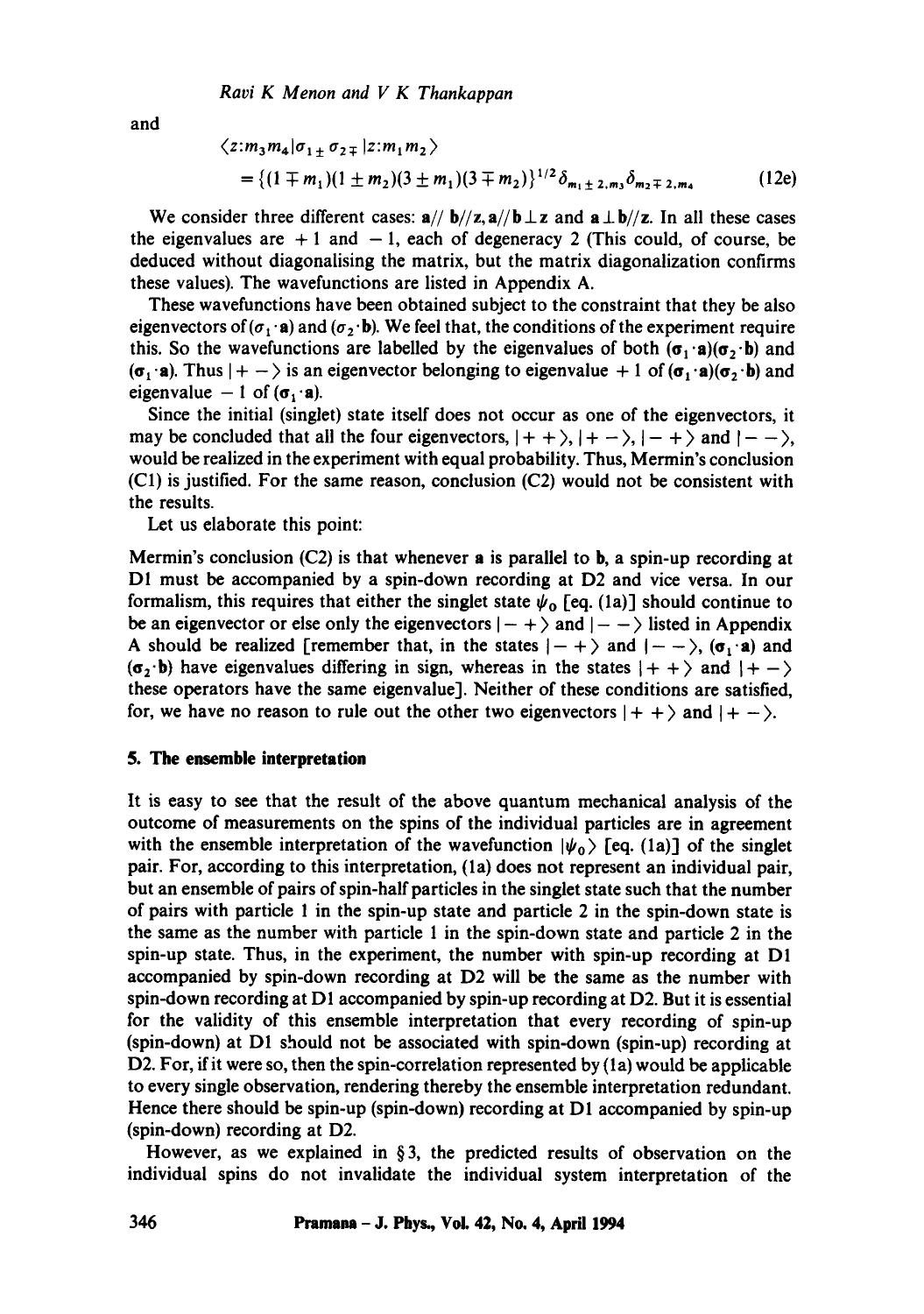# *Ensemble interpretation*

wavefunction. The two interpretations merely refer to two different aspects of the quantum system. Thus, it appears that Mermin's conclusion (C2), if true, will not only invalidate locality but also certain basic mathematical aspects of the quantum formalism as they relate to the wavefunction of a quantum system.

## **6. An explanation of (C2)**

It should be emphasized that in the foregoing analysis we have treated the two electrons of the pair after separation and on being subjected to observation as distinguishable particles. The logic of the experimental set up demands this: the electrons are far apart; we can tell if the electron registering at a particular detector is spin up or down. However, if  $(C2)$  is really an experimental fact (as claimed by Mermin-though we would like it to be confirmed by two or three independent experimental groups), then the theory has to account for it.

It is possible to get agreement with  $(C2)$  if we treat the electrons as indistinguishable. This means that we should use properly symmetrised wavefunctions of the pair [that is, singlet and triplet combinations--(1a) and  $(9a-c)$ ] as basis states in place of the unsymmetrized ones. The matrix of  $(\sigma_1 \cdot \mathbf{a})(\sigma_2 \cdot \mathbf{b})$  in this case is given in Appendix B. It is obvious that a pair initially in the singlet state will continue to be in that state if a is parallel to b. So  $(C2)$  is accounted for. But here the problem is how to theoretically justify treating the two electrons as indistinguishable in the given situation.

## **7. Conclusion**

We have discussed, in this paper, the EPR-Bell correlations from the point of view of the ensemble interpretation as well as on the basis of the mathematical formalism of quantum mechanics. We have shown that the correlations predicted by the mathematical formalism are in agreement with those expected on the basis of the ensemble interpretation if we treat the electrons of the pair as distinguishable particles after the decay. In this case the correlations are only in partial agreement with the conclusions of Mermin represented in a thought-experiment. In particular, the conclusion that the spins of the two electrons would be correlated as in the singlet state whenever the axes of the two detectors are set parallel, is not borne out. Agreement with Mermin's conclusions is, however, possible if we treat the electrons as indistinguishable even after they are subjected to observation on separation; though there appears to be no theoretical justification for doing so.

### **Acknowledgements**

The authors are thankful to N D Mermin for critical comments on certain points which helped to elucidate the significance of the results. One of the authors (RKM) is also indebted to the Council of Scientific and Industrial Research, Government of India, for financial support in the form of a senior research fellowship.

# **Appendix A**

Listed here are the common eigenvectors of  $(\sigma_1 \cdot \mathbf{a}) (\sigma_2 \cdot \mathbf{b})$ ,  $(\sigma_1 \cdot \mathbf{a})$  and  $(\sigma_2 \cdot \mathbf{b})$  for three cases. The eigenvectors are identified by the eigenvalues of  $(\sigma_1 \cdot \mathbf{a}) (\sigma_2 \cdot \mathbf{b})$  and  $(\sigma_1 \cdot \mathbf{a})$ .